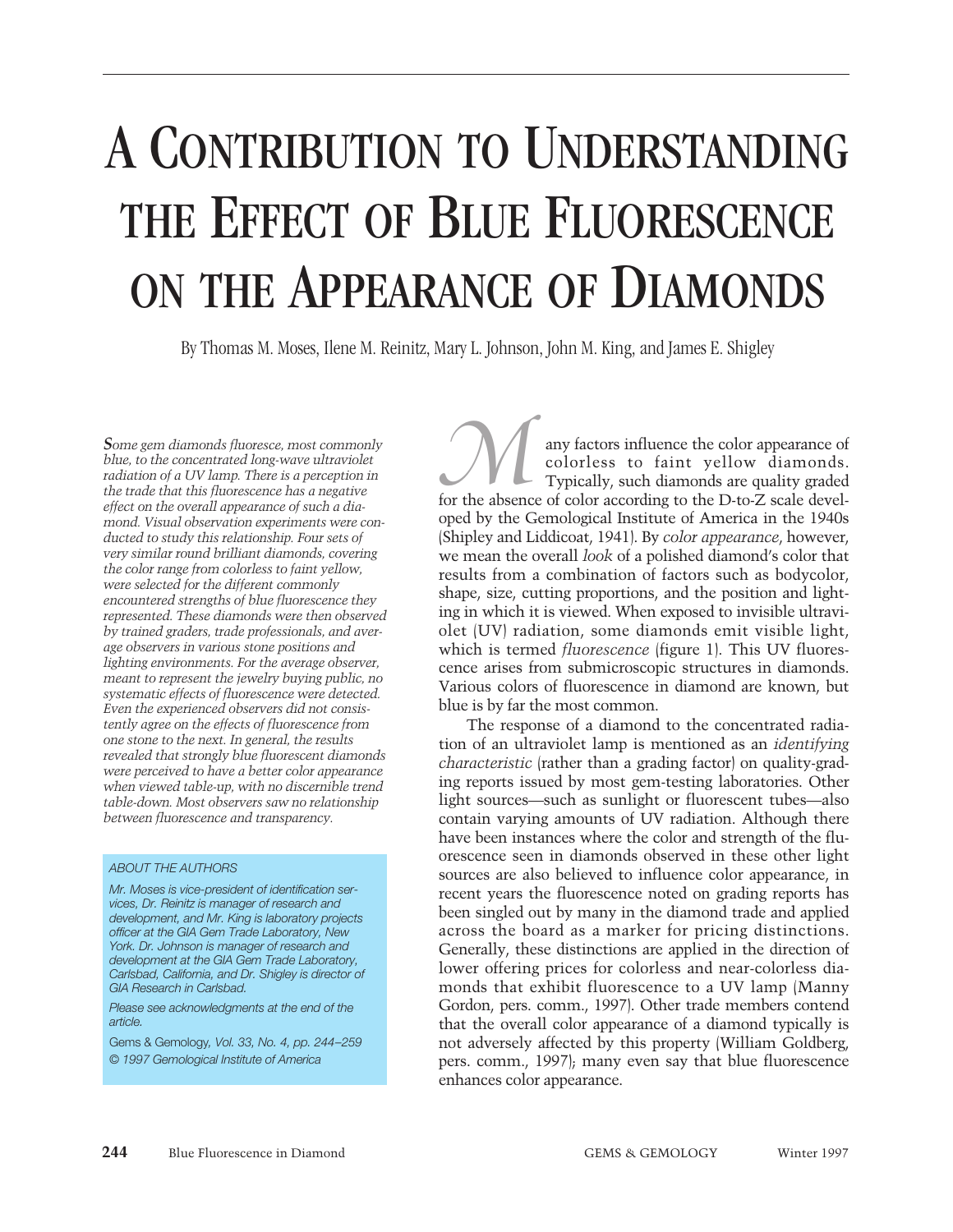

*Figure 1. Blue is by far the most common fluorescence color encountered in gem diamonds when they are exposed to the concentrated longwave ultraviolet radiation of a UV lamp. In recent years, this property of many diamonds has been the subject of much debate with regard to its effect on appearance and value. Photo by Harold & Erica Van Pelt.*

To date, however, there have been no studies that examine the influence of blue fluorescence on the appearance of a diamond under normal viewing conditions. To this end, we identified certain fundamental variables that we needed to investigate as a first step in understanding this complex issue. For example, a grading laboratory such as the GIA Gem Trade Laboratory (GIA GTL) assesses color under carefully controlled lighting and viewing conditions and mainly with the diamond positioned tabledown. In a retail jewelry store, when a diamond is examined for its overall color appearance in mounted jewelry, viewing normally occurs with the diamond table-up in any of a variety of lighting conditions, as it does for the wearing of jewelry. Also, because it is within the D through J range that fluorescence has become a greater influence on pricing (Don Palmieri, pers. comm., 1997), we decided to focus our initial investigation on diamonds that represent this end of the color scale. Thus, the purpose of this study was to explore the perceived influence of reported blue fluorescence in colorless to faint

yellow diamonds when viewed in different positions and under different lighting conditions by observers from both within and outside the diamond industry.

### **BACKGROUND**

**Industry Perception of Fluorescence in Diamonds.** Historically, the trade has given names to certain types of fluorescent diamonds based on the mines that produced significant numbers of such stones. The term *premier*, for example, has been used to describe light yellow diamonds with strong blue fluorescence, because such diamonds were often recovered from South Africa's Premier mine. The term *jager* has been used to describe colorless stones with strong blue fluorescence; the name originates from the Jagersfontein mine in South Africa, where such diamonds were once common (Bruton, 1978). Historically, some diamond merchants would seek out near-colorless to light yellow diamonds with strong blue fluorescence because they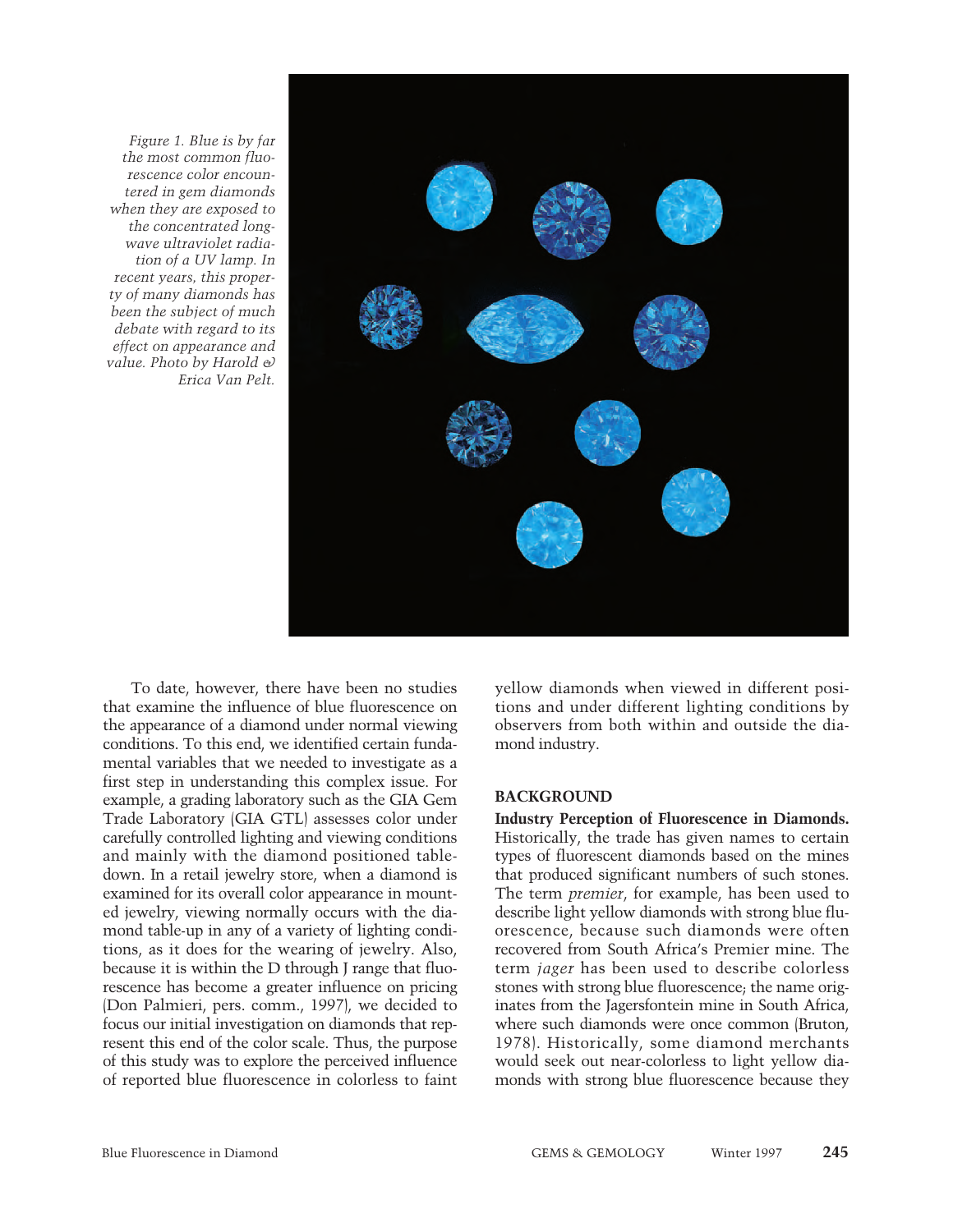# **BOX A: FLUORESCENCE IN DIAMOND**

Fluorescence is a form of luminescence. For the purposes of this paper, *luminescence* is defined as the emission of light by a substance that has absorbed UV radiation. A substance is *fluorescent* if the emission of light stops when the energy source causing it is removed. (In contrast, if a substance continues to glow after the energy source is removed, it is *phosphorescent*.)

In a luminescent substance, the absorption of UV radiation causes an electron to move from its stable low-energy position ("ground state") into a temporary high-energy ("excited") state (figure A-1). This highenergy state is unstable, so the electron relaxes into a lower-energy excited state that is slightly more stable. As the electron falls back to the ground state, the substance emits light. This emitted energy is always less than excitation energy. Since wavelength increases as energy decreases, emission occurs at longer wavelengths than the excitation wavelength (again, see figure A-1). Submicroscopic structures that allow this movement of electrons are called *luminescence centers.* These centers arise from certain defects in the crystal lattice, such as electrically charged ions, or atomic vacancies or substitutions (see Nassau, 1983; Waychunas, 1988).

Gem diamonds typically contain a variety of structural defects, most involving impurity atoms such as nitrogen, hydrogen, and boron. Nitrogen-related defects are the most common of these, and only some of the resulting defects cause luminescence (Clark et al., 1992; Collins, 1992; see also Davies et al., 1978). The nitrogen-related defects, and their association with fluorescence, are described as follows:

• A single nitrogen atom substituting for carbon in a

diamond that is partly type Ib (see, e.g., Fritsch and Scarratt, 1992) produces orangy yellow fluorescence.

• A group of two nitrogen atoms, the A aggregate, tends to quench—that is, extinguish—fluorescence.

• A group of three nitrogen atoms is called the N3 center, and produces blue fluorescence.

• A group of four nitrogen atoms is called the B aggregate, and is not known to cause luminescence.

• A lens-shaped cluster of nitrogen atoms is called a platelet, and is associated with yellow fluorescence.

• A single nitrogen atom trapped near a carbon vacancy causes bright orange fluorescence.

• A vacancy trapped near an A or B aggregate is called the H3 (H4) center, and generates green fluorescence.

A single diamond may contain several different kinds of defects, leading to a range of complex relationships between nitrogen content, nitrogen aggregation state, diamond color, and fluorescence color and strength. A diamond may also display two different fluorescence colors, either clearly zoned or closely mixed together. As described in the Background section of the text, of 5,710 colorless to near-colorless diamonds that fluoresced a noticeable color, 97% showed blue fluorescence, which is caused by the N3 center. Of 16,835 diamonds in the same study that did not fluoresce, many contained N3 centers, but they also contained enough A aggregates to prevent any visible luminescence. The existence of N3 centers in these diamonds is suggested by their yellow bodycolor (most commonly caused by "Cape" absorption bands, which are related to these centers); the existence of A aggregates (or other centers that quench luminescence) is evident from the fact that the stones do not fluoresce. These complexities con-

> found the trade notion that nonfluorescent diamonds are more "pure" than those that fluoresce, since there are nitrogen-related centers that extinguish fluorescence, as well as those that cause blue fluorescence.



*has longer wavelengths than UV radiation, but is lower in energy. The energy diagram on the right shows the relationship between absorption and luminescence. When UV radiation is absorbed at a luminescence center, it causes an electron to move from the ground state to an excited state (straight up arrow). No light is emitted as the electron moves to a slightly lower state, losing some of its energy (wavy* down *arrow). From this lower state it returns to the ground state (straight* down *arrow), releasing energy as fluorescence (visible light). Both figures are adapted from Nassau (1983).*<br> *figures are adapted from Nassau (1983).*<br> *figures are adapted from Nassau (1983).*<br> *figures are adapted from Nassau (1983).*<br> *figures are adapted from Nassau (1983).* 



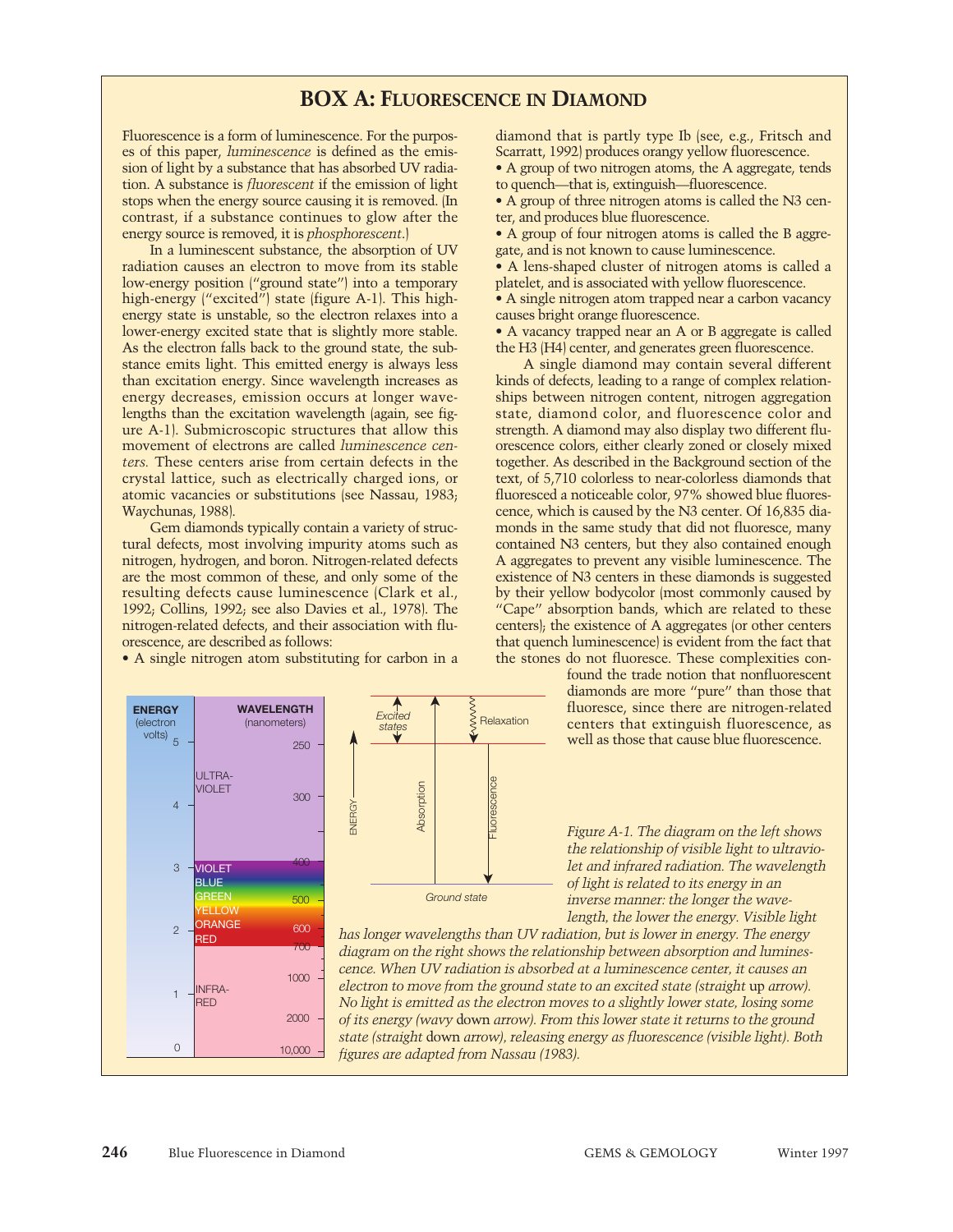believed that such fluorescence gave rise to a diamond that appeared "more colorless" (i.e., "less yellow") under lighting with a high UV content. Firms such as C. D. Peacock were known to actively look for such fluorescent diamonds (Joe Samuel Jr., pers. comm., 1997). Often these diamonds were marketed as "blue-white," a term that was prohibited by U.S. Trade Practice Rules in 1938 (U.S. Federal Trade Commission, 1938). Recognizing that some highly fluorescent diamonds might have a slightly different color appearance when viewed under light sources with differing UV content, Shipley and Liddicoat (1941) emphasized the importance of controlled lighting conditions for consistent color grading of faceted diamonds.

Tradespeople further observed that some gem diamonds with a hazy appearance also fluoresced strong blue to UV radiation. In the dynamic market of the late 1970s, some dealers began offering substantially lower prices for what they called "milky Ds" (diamonds with a color grade of D, very strong blue fluorescence, and reduced transparency). Over the next decade, the perceived negative impact of fluorescence spread down the color grade scale (as far as F) and eventually also included stones with weaker fluorescence (M. Rapaport, pers. comm., 1997). In recent years, fluorescence has had more impact as a value factor because of the influx of large quantities of high-quality diamonds from Russia. Many of these diamonds exhibit moderate to strong blue fluorescence to the UV lamp (Kevo Ayvazian, pers. comm., 1997).

The concerns about fluorescence can be attributed to a number of factors. These include notions that: (1) nonfluorescent diamonds are more "pure" than those that fluoresce, (2) nonfluorescent diamonds (in the colorless range [D–F]) are rarer than fluorescent diamonds in the same color range, and (3) the hazy appearance seen in some strongly fluorescent diamonds must exist in more weakly fluorescent diamonds as well. With the airing of a television "exposé" in South Korea in 1993 (*We Want to Know That*), the negative image of fluorescent diamonds was brought to the attention of consumers as well.

An indication of the extent to which fluorescence influences market value is found in the *Rapaport Diamond Report* weekly price guide. In the November 7, 1997, *Report*, for example, some higher-color (D-H) diamonds with very strong fluorescence were listed for up to 15% less than comparable nonfluorescent stones. From the spring of 1993 until the present time, the *Report* has stated that "the impact of blue fluorescence on price depends on its noticeability." Although the fluorescence description (which is based on observations made under a long-wave UV lamp) can be read from a laboratory grading report, "noticeability" refers to the direct observation of the diamond under the lighting conditions of a normal trading environment. In that same issue of the *Report*, lower-color (I–N) diamonds with very strong fluorescence carried a *premium* of up to 4% over similar nonfluorescing stones. This may be due to the continuing perception of many in the trade that blue fluorescence acts to mask or offset the faint to very light yellow bodycolor of some gem diamonds.

**Observation of Fluorescence.** Fluorescence is the "emission of visible light by a material such as diamond when it is stimulated by higher-energy Xrays, ultraviolet radiation, or other forms of radiation. Fluorescence continues only as long as the material is exposed to the radiation" (Liddicoat, 1993, p. 91). In gem testing, the ultraviolet unit that is commonly used provides two types of UV radiation. These two types are normally referred to by their most intense excitation wavelengths: 365 nm, or long-wave UV (also an important component of daylight); and 254 nm, or short-wave UV. Although the latter provides identification data for the laboratory, it is long-wave UV fluorescence that is meant when *fluorescence* is discussed in the diamond trade or described on a diamond grading report. (For more on fluorescence in diamonds, see Box A.)

Depending on the viewing conditions and the observer's visual perception, the reaction of a diamond to long-wave UV radiation may vary in both strength and hue. Both colorless and colored diamonds can fluoresce several hues, most commonly blue, yellow, orange, and white. Some pink (and, on rare occasions, colorless and near-colorless) diamonds fluoresce bright orange. Some blue diamonds, such as the Hope, fluoresce (and phosphoresce) red to short-wave UV. These different colors of UV fluorescence arise either from trace impurities (mainly nitrogen and boron, possibly hydrogen) or from other submicroscopic defects in the diamond crystal structure (again, see Box A). In the experience of GIA GTL, strength of fluorescence does not directly correlate to either color or clarity. For example, a diamond with a clarity grade of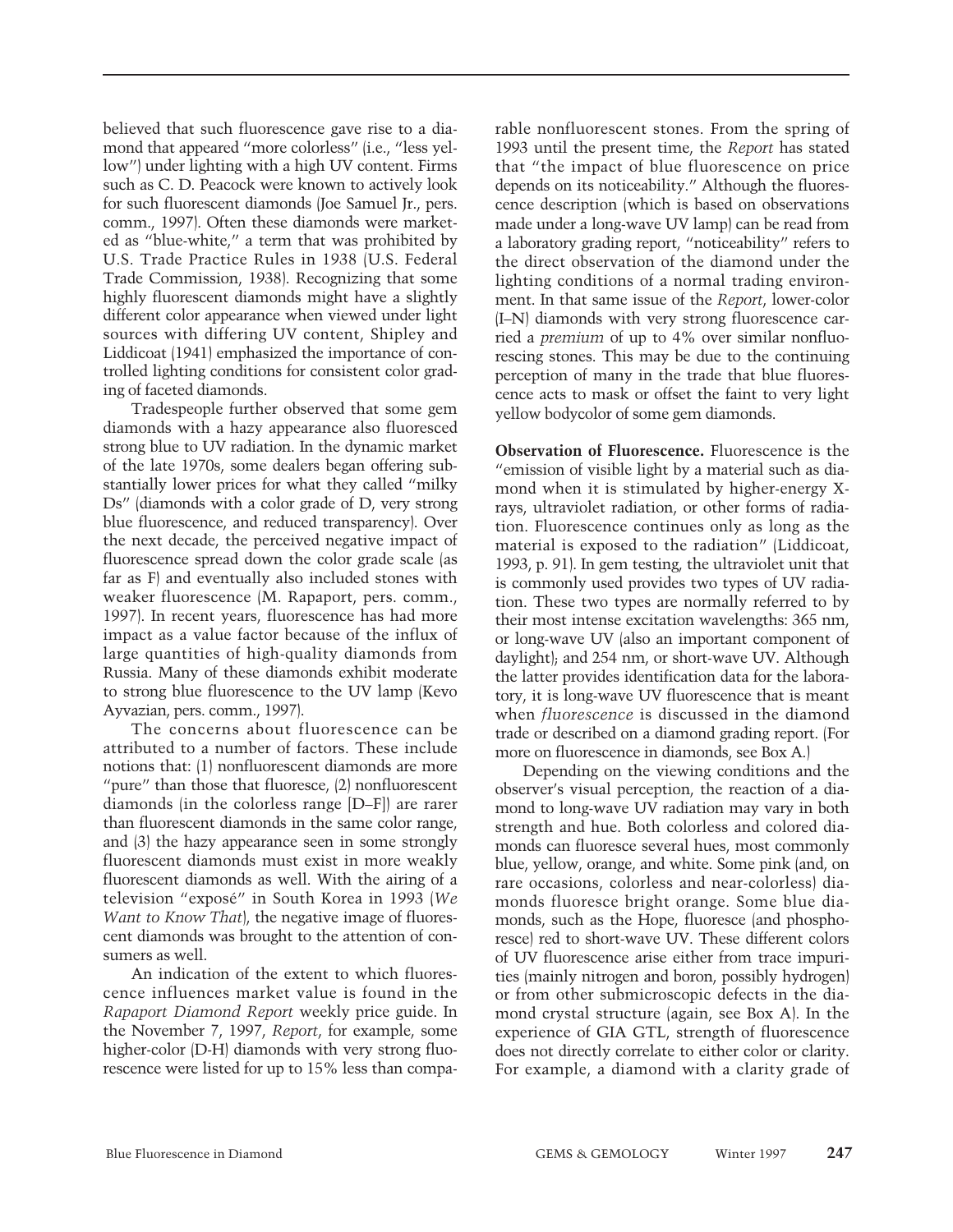internally flawless and a color grade of D can exhibit the same strength of blue fluorescence as another diamond with a clarity of  $I_1$  and a color grade of J.

A gemological report assigns grades so that the quality of one diamond may be assessed relative to others, but it also provides information that describes the stone and helps separate it from other diamonds. *At GIA GTL, the fluorescence entry on a diamond grading report is considered to be a description, not a grade*. In fact, the laboratory has used fluorescence to help clients recover diamonds that were lost or stolen.

At GIA GTL, the standard procedure for observing UV fluorescence includes use of a long-wave UV lamp in a darkened viewing environment. Factors such as the distances and viewing angles between the UV lamp, the diamond, and the observer are specified to maintain consistency between observers. A set of reference diamonds is used to establish the intensity of the fluorescence exhibited by a stone within the ranges none, faint, medium, strong, and very strong. In a procedure similar to that employed for color grading with the D-to-Z scale, the diamond being examined is placed tabledown and moved between the reference stones until the intensity of the fluorescence is stronger than the

*Figure 2. As with diamond color grading, both the control of observation variables (light source, environment, viewing geometry) and the use of known reference stones are required to make consistent fluorescence observations. At GIA GTL, the diamond being examined is placed table-down and moved between the fluorescence reference stones until the intensity of the fluorescence is stronger than the reference stone on the left, and weaker than the reference stone on the right. Photo by Maha DeMaggio.*



reference stone on the left, and weaker than the reference stone on the right (figure 2). As with color grading, the trained eye adjusts for differences in facet arrangement, size, and shape between the diamond and the reference stones. This procedure follows the standard methodology recommended by the American Society for Testing and Materials (ASTM, 1996) for comparing the colors of objects.

To better understand how common UV fluorescence is among colorless to faint yellow diamonds, we reviewed a random sample of 26,010 GIA GTL grading reports for diamonds in this range. The data revealed that approximately 65% of these diamonds had no reported fluorescence to long-wave UV radiation. (Note that a report description of "none" means that any fluorescence exhibited is weaker than that of the reference stone that marks the none/faint boundary.) Of the 35% (9,175 diamonds) for which fluorescence was reported, 38% (3,465) were described as having faint fluorescence and 62% (5,710) had descriptions that ranged from medium to very strong. Of the 5,710 diamonds with medium to very strong fluorescence, 97% (5,533) fluoresced blue (in varying intensities) and only 3% (162 stones) fluoresced another color (yellow, white, or orange; no color is reported for descriptions of faint fluorescence.). Therefore, only 35% of the 26,010 diamonds fluoresced, and less than 1% fluoresced a color other than blue. Of the 11,901 diamonds in the D-to-F range, a similar proportion fluoresced (4,250 diamonds, 36% of the total).

Although yellow fluorescence is also a concern in the industry (see, e.g., the June 1997 issue of the *Diamond Value Index*), our decision to limit the present study to diamonds with blue fluorescence was based on the preponderance of such diamonds and the difficulty of finding sufficient numbers of yellow-fluorescent stones to conduct a parallel study. Diamonds with extremely strong blue fluorescence and a distinctive oily or hazy appearance, often referred to as "overblues," are also a concern to the industry. In our experience, however, they are even rarer than diamonds with yellow fluorescence.

# **MATERIALS AND METHODS**

**Diamond Samples.** From an initial population of more than 1,000 diamonds made available for study, we identified approximately 300 stones with varying degrees of blue fluorescence. From these, we assembled four sets of six stones each that were very similar to one another in all respects except their fluorescence (see figure 3 and table 1). Based on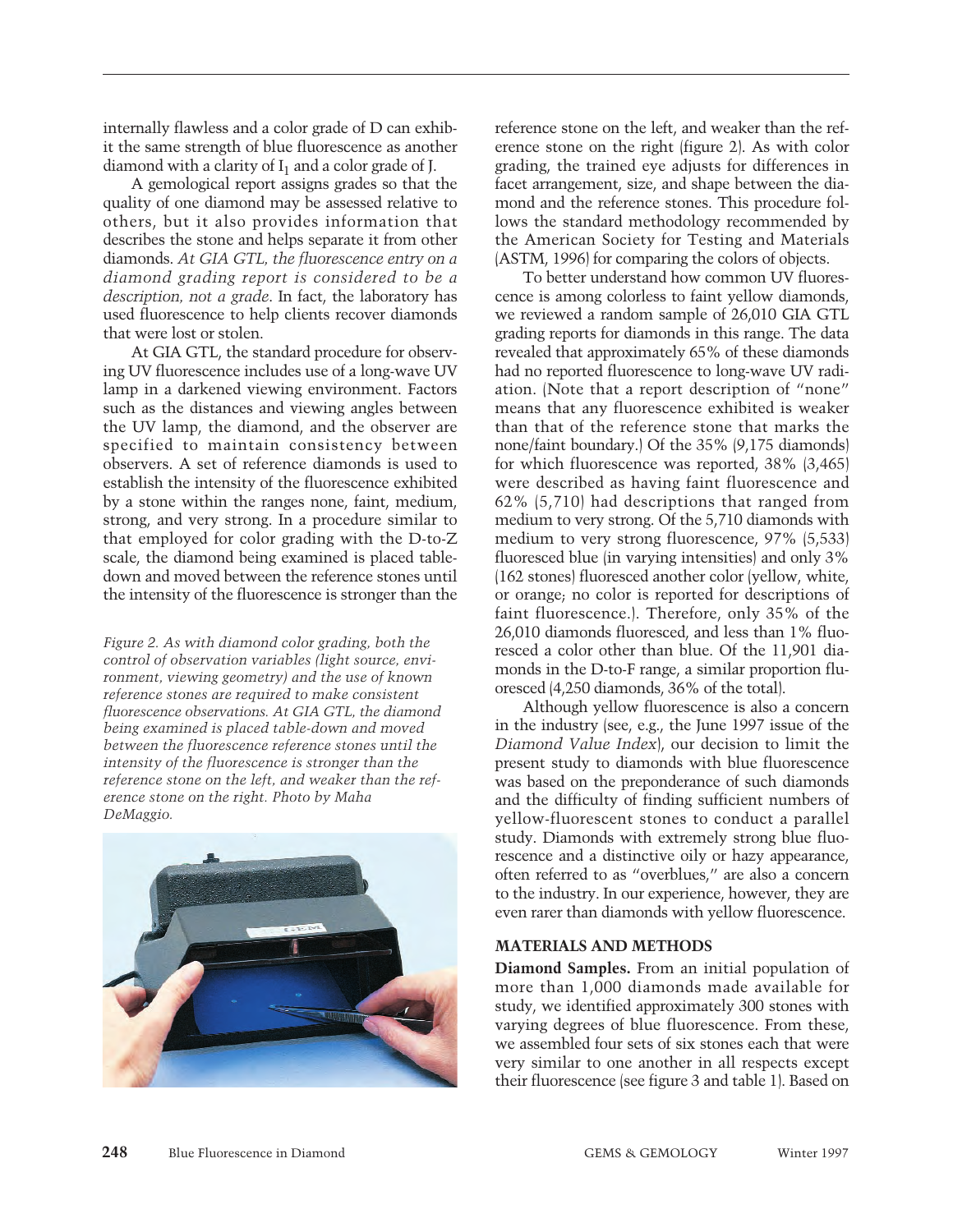

*Figure 3. The four color sets of diamonds used for the observation experiments are seen here table-up and table-down under normal lighting conditions, and under the long-wave UV lamp used to make fluorescence determinations in the laboratory. See table 1 for precise descriptions of these stones as they are presented here, which is the same arrangement within each set shown to the observers. From left to right, top to bottom: the six stones in the E set show strong, medium, very strong, none, faint, and strong fluorescence; the G set stones show faint, very strong, medium, medium, none, and strong fluorescence; the I set stones show medium, very strong, faint, strong, none, and strong fluorescence; and the K set stones show very strong, faint, strong, strong, faint, and strong fluorescence. (Because of the inherent difficulties of controlling color in printing, the colors in this illustration may differ from the actual colors of the stones.) Photos of diamonds in normal light are by Harold & Erica Van Pelt; and in UV light, by Maha DeMaggio.*

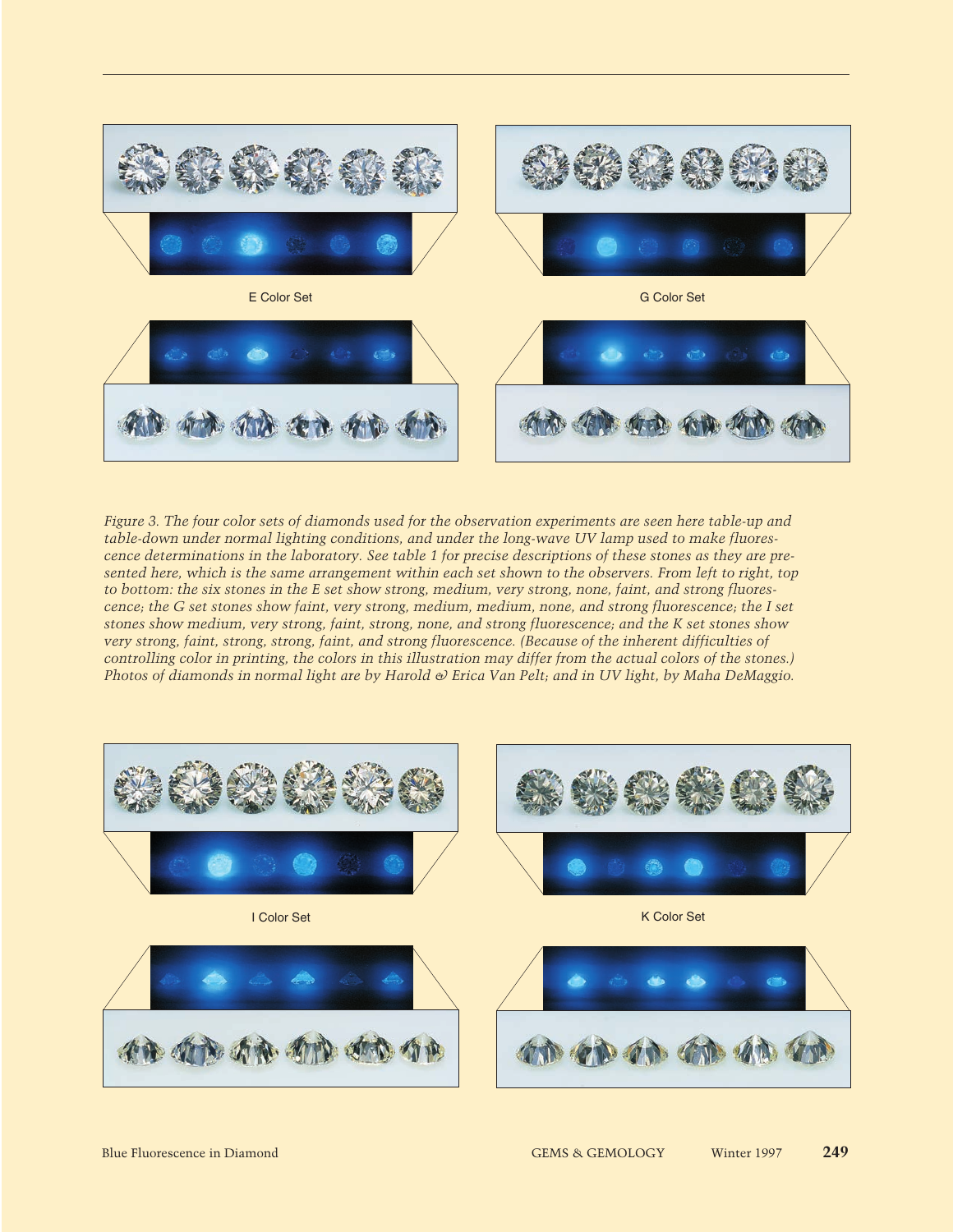| <b>TABLE 1.</b> Description of the 24 faceted diamonds used in this study. <sup>a</sup> |  |
|-----------------------------------------------------------------------------------------|--|
|-----------------------------------------------------------------------------------------|--|

|        | E color (Set 3)     |                  | G color (Set 2) |           | I color (Set 1)  |          |               | K color (Set 4) |          |           |                 |          |
|--------|---------------------|------------------|-----------------|-----------|------------------|----------|---------------|-----------------|----------|-----------|-----------------|----------|
| Letter | Fluor. <sup>b</sup> | Clarity          | Wt. (ct)        | Fluor.    | Clarity          | Wt. (ct) | Fluor.        | Claritv         | Wt. (ct) | Fluor.    | Claritv         | Wt. (ct) |
| A      | Strong              | VS.              | 0.76            | Faint     | VVS <sub>1</sub> | 0.60     | <b>Medium</b> | SI <sub>1</sub> | 0.79     | V. strong | Sl <sub>2</sub> | 0.56     |
| B      | <b>Medium</b>       | VVS <sub>1</sub> | 0.68            | V. strong | VS <sub>2</sub>  | 0.62     | V. strong     | VS,             | 1.15     | Faint     | SI <sub>1</sub> | 0.56     |
| C      | V. strongc          | IF               | 0.70            | Medium    | IF               | 0.63     | Faint         | VS.             | 1.01     | Strong    | VS <sub>2</sub> | 0.47     |
| D      | None                | VVS <sub>1</sub> | 0.69            | Medium    | VS <sub>2</sub>  | 0.50     | Strong        | VS,             | 1.19     | Strong    | SI <sub>1</sub> | 0.59     |
| Е      | Faint               | VS,              | 0.65            | None      | IF               | 0.72     | None          | VS,             | 1.03     | Faint     | VS <sub>2</sub> | 0.48     |
| F      | Strong              | VVS <sub>1</sub> | 0.77            | Strong    | VS,              | 0.51     | Strong        | VS,             | 0.80     | Strong    | VS <sub>2</sub> | 0.65     |

*aThe letters represent how the diamonds were referred to in answering our questionnaire and their order from left to right as they were placed in trays or ring mounts for viewing (i.e., the diamond labeled "A" was on the left,"B" next, etc.). The set numbers refer to the order in which each color set was given to the observer. For all four sets of diamonds, polish and symmetry were good, very good, or excellent.*

*bFluor. = strength of fluorescence to a long-wave ultraviolet lamp.*

*cV. Strong = very strong.*

our experience grading millions of diamonds, the selection was typical of those encountered in the trade. All 24 diamonds were round brilliants; most had clarity grades at or above the VS range, were of good or better symmetry and polish, had similar proportions, and fell within similar size ranges. Each set comprised a different color grade—E, G, I, and K—representing important commercial breakpoints. Within each of the four sets, the six diamonds represented a wide range of intensity of blue UV fluorescence (from none to very strong). For all observations, the diamonds were arranged in each set so that there was no particular order to the strength of their fluorescence. As noted above, we did not include those diamonds with extremely strong blue fluorescence and a hazy appearance ("overblues"—see, e.g., figure 4), because we could not obtain sufficient numbers of such stones. However, the diminished transparency of these extreme examples prompted us to investigate transparency as well as color in this study. Although we would have preferred a larger sample of diamonds, we felt that this initial study should focus on controlling those other variables that could affect appearance, leaving fluorescence as the variable to be studied. Despite the large number of blue fluorescent diamonds that were available, potentially influential factors such as size, proportions, polish, symmetry, and clarity considerably narrowed our final selection.

**Viewing Environments and Methodology.** Because faceted diamonds are observed under different lighting and viewing situations in different parts of the trade, we identified five representative viewing environments for this experiment (see table 2 and figure 5). These environments cover the range of lighting and viewing situations commonly encountered in the industry. (Although incandescent lights are frequently used in retail jewelry stores for display purposes, diamond value judgments made by jewelers are typically made with daylight or fluorescent light.) The viewing environments that we used fall into two general categories: "grading environments" and "appearance environments."

In *grading environments*, an attempt is made to control, as much as possible, all observation variables to achieve consistent, repeatable results during the evaluation of a diamond's color grade. Here, as in standardized GIA color grading, the faceted diamonds were viewed table-down through the pavilion facets, so that the effects of cutting, such as facet reflections, would be minimized. Two such environments were used:

- 1. A GIA GEM DiamondLite viewing unit, with a nonfluorescent white interior and two overhead Verilux (daylight equivalent) fluorescent tubetype lamps, was placed in an otherwise darkened room. In this configuration, the six diamonds in each set were positioned table-down on the floor of the viewing box, 5–10 cm (2–4 inches) below the lamps, with the observer looking at the diamonds in profile view (again, see figure 5). This is the standard position and environment for color grading diamonds in the D-to-Z range at GIA GTL.
- 2. An overhead, desk-mounted, Phillips F15T8/D 15-watt (daylight equivalent) fluorescent tubetype lamp was placed in a standard office setting. In such an environment, there may or may not be ambient light sources nearby (in this instance, there were). The diamonds were positioned table-down in a grooved, white, nonfluorescent plastic tray and observed in profile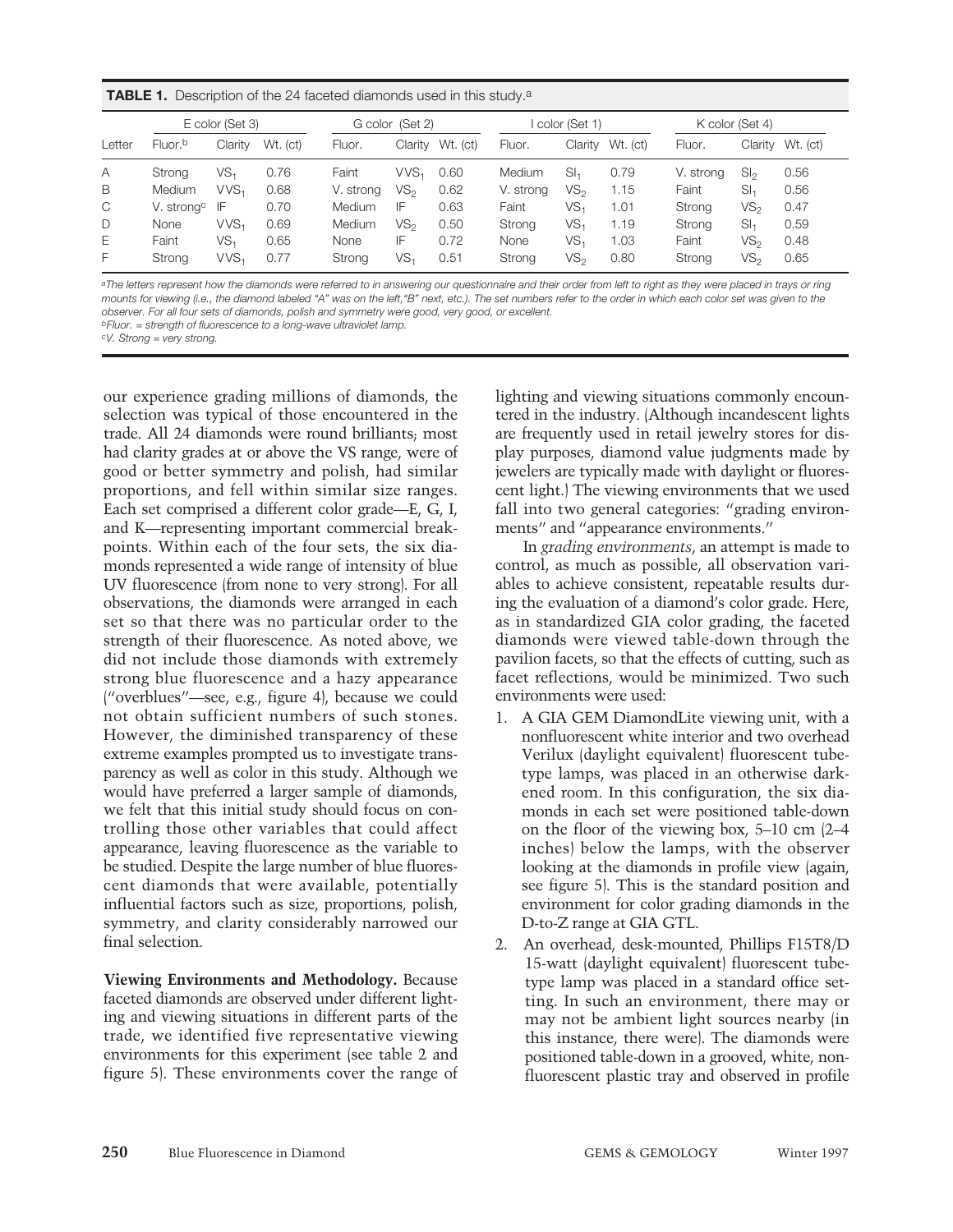*Figure 4. The 127 ct Portuguese diamond at the Smithsonian Institution in Washington, DC, is a classic example of a blue fluorescent diamond referred to as an "overblue." These diamonds of extremely strong blue fluorescence may exhibit a noticeable oily or hazy appearance when excited by any of a number of light sources. Although diamonds described on a laboratory report as having very strong blue fluorescence are routinely seen in the trade, a true "overblue" is not commonly encountered and was not part of our study. Photo © Harold & Erica Van Pelt.*

view. (Although many diamond dealers regularly use a folded business card for such observations, most white card stock itself fluoresces bluish white and thus adds its own emitted light to the diamond being observed, potentially altering the color appearance.) This is the standard position and environment for diamond color grading used in diamond bourses around the world and in retail jewelry stores.

In *appearance environments*, there is less attempt (or opportunity, or perceived need) to control the observation variables that can affect the diamond's color appearance. Typical situations include: informal color grading of D-to-Z diamonds; observations of color appearance made at the time a diamond is bought or sold; and, for the jewelry-buying public, how a diamond might appear when worn in jewelry. Here, the diamond is viewed *tableup through the crown facets*, where the cutting style has more influence on the perceived color. Three such environments were used in our experiment:



3. Observations were made with an overhead, desk-mounted, Sylvania Cool White F15T8/CW 15-watt (daylight equivalent) fluorescent tubetype lamp in a standard trading environment. (Recognizing that different offices have different overhead fluorescent lighting, we felt that the use of different bulbs for environments 2 and 3 provided a broader representation of trade environments. Again, in such a setting, there may or may not be ambient light sources nearby. In this environment, we did not have ambient light.) For this experiment, the diamonds were observed table-up in a grooved, white, nonfluo-

|                | <b>TABLE 2.</b> The five viewing environments used in this study. |                                                             |                                                                   |                                     |                                                               |  |  |  |  |
|----------------|-------------------------------------------------------------------|-------------------------------------------------------------|-------------------------------------------------------------------|-------------------------------------|---------------------------------------------------------------|--|--|--|--|
| No.            | Lighting<br>environment                                           | Light source                                                | Observer type<br>(no.)                                            | Stone<br>orientation                | Distances:<br>light-to-object /<br>observer-to-object         |  |  |  |  |
|                | DiamondLite,<br>in a darkened room                                | Verilux type<br>fluorescent tubes (2)                       | Laboratory grader (5)<br>Trade grader (2)                         | Table-down, floor<br>of viewing box | 2-4 in. / 12-18 in.<br>$(5-10 \text{ cm} / 30-45 \text{ cm})$ |  |  |  |  |
| 2              | Overhead desk-<br>mounted light.<br>in a lighted room             | 18" Phillips<br>F15T8/D 15-watt<br>fluorescent tube         | Laboratory grader (6)<br>Trade observer (4)                       | Table-down.<br>grooved tray         | 12-18 in. / 6-18 in.<br>(30-45 cm / 15-45 cm)                 |  |  |  |  |
| 3              | Overhead desk-<br>mounted light.<br>in a darkened room            | 18" Sylvania<br>F15T8/CW 15-watt<br>fluorescent tube        | Laboratory grader (8)<br>Trade grader (2)<br>Trade observer (2)   | Table-up,<br>grooved tray           | 12-18 in. / 6-18 in.<br>(30-45 cm / 15-45 cm)                 |  |  |  |  |
| $\overline{4}$ | Ceiling-mounted<br>room lighting                                  | Phillips FB40CW/6<br>40-watt fluorescent<br>tubes           | Laboratory grader (6)<br>Trade grader (1)<br>Average observer (5) | Table-up in ring,<br>ring tray      | Approx. 6 ft. / 6–18 in.<br>(Approx. 2 m / 15–45 cm)          |  |  |  |  |
| 5              | Window<br>(indirect sunlight)                                     | South daylight<br>(1:00-4:00 pm, July,<br>in New York City) | Laboratory grader (3)<br>Average observer (6)                     | Table-up in ring,<br>ring tray      | Not applicable / 6–18 in.<br>(NA / 15-45 cm)                  |  |  |  |  |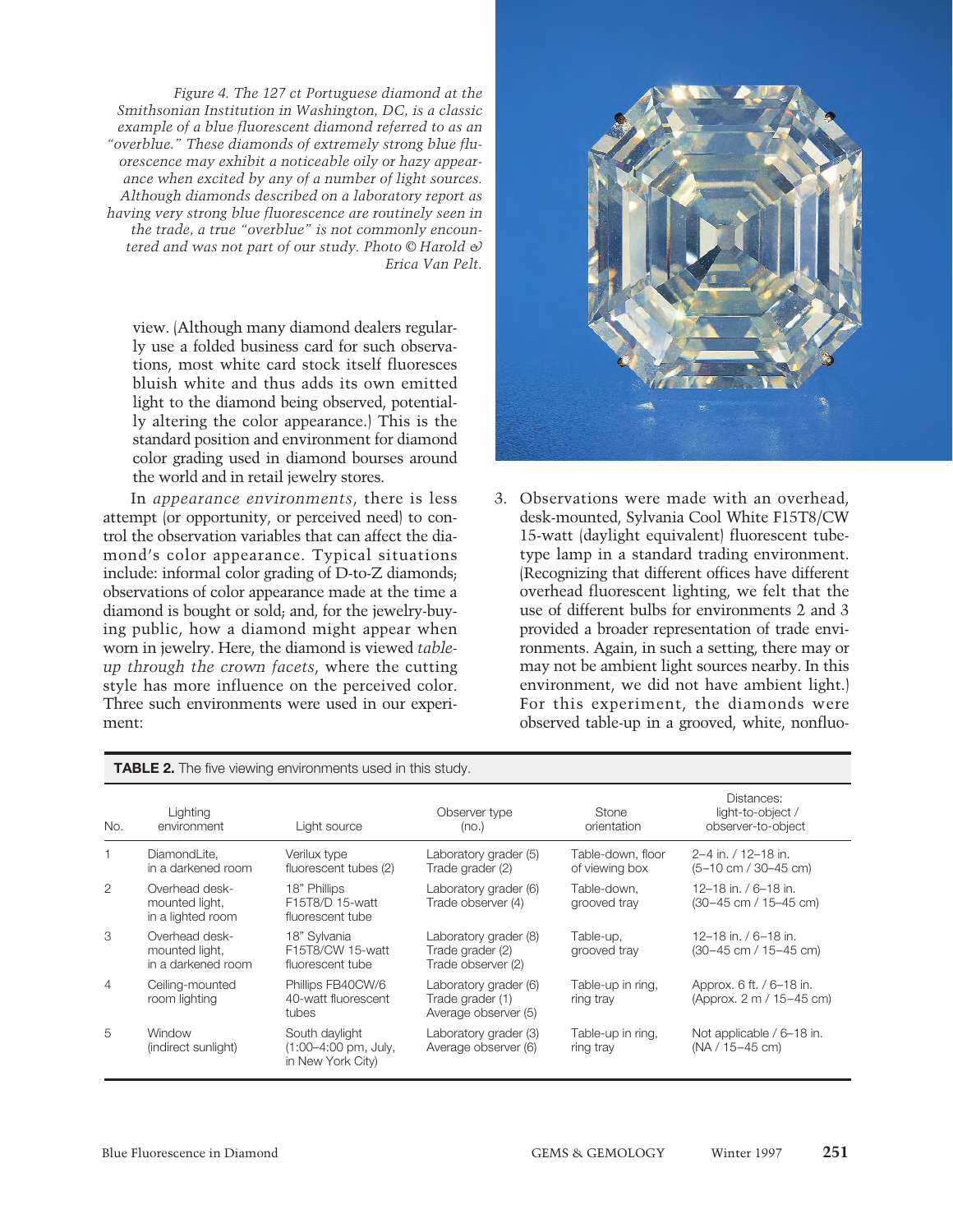rescent plastic tray. This is a standard environment for evaluating diamonds in the trade.

- 4. Observations took place in a room with Phillips FB40CW/6 40-watt fluorescent tube-type ceiling lights. Each of the diamonds was placed in a spring-loaded white metal display mounting, and each set was placed in a neutral gray ring tray. This also is a standard condition for buying and selling diamonds in the trade; in addition, it approximates the lighting conditions for typical indoor wearing of diamond jewelry.
- 5. Observations were made in a room where the only light was external, indirect sunlight coming through a window (July afternoon daylight, on a sunny day, from a southerly direction in New York City). Each of the diamonds was placed in a spring-loaded white metal display mounting, and each set was placed in a neutral gray ring tray. This is a standard position and environment for buying and selling diamonds in the retail jewelry industry. Although partial filtering of UV radiation occurs through a window, this approximates typical outdoor wearing of diamond jewelry.

Because different intensities of ultraviolet radiation in the light sources could affect the diamonds' fluorescence reaction, we used a UVX digital radiometer manufactured by Ultraviolet Products, Inc., to measure the UV content in each of the light sources chosen. The measurements revealed no appreciable differences in long-wave UV content from one fluorescent light source to the next. They also revealed that these light sources emit approximately 5% as much UV radiation as the UV lamp, at the light-to-object distances used in the laboratory. According to our measurements, indirect daylight through our windows has about as much UV radiation as the fluorescent light sources.

**Observers.** We assembled four groups of observers, a total of 46 individuals, to represent both the diamond industry and the diamond-buying public, as follows:

1. Laboratory Graders (25 total)—trained individuals employed by GIA GTL, who routinely perform diamond color grading using the D-to-Z scale and GIA's standard grading procedure. Because of their experience in diamond grading and the fact that they are constantly monitored for consistency, we felt that the members of this group would best be able to make the dis-

tinctions we were investigating. Consequently, members of this group participated in every viewing environment.

- 2. Trade Graders (5 total)—trained individuals employed by diamond manufacturers, who routinely perform diamond color grading using the D-to-Z scale and a standard grading procedure.
- 3. Trade Observers (5 total)—individuals employed by diamond manufacturers or diamond brokers, who have a working knowledge of diamond color-grading practices but either do not carry out color grading on a daily basis or, if they do color grade, they use less stringent guidelines than those used by the Laboratory and Trade Graders.
- 4. Average Observers (11)—individuals who represent the diamond-buying public. Some of these had limited knowledge of diamond color-grading procedures, while others had none. In either case, none of these individuals had previously made observations of color appearance in diamond in any systematic way.

We asked these four sets of observers to view the four sets of diamonds in one or more of the viewing environments. Because some observers brought their own trade practices to the experiment, and others had no prior experience with some of the environments, we did not ask all observers to make observations in each type of environment. Nor do we have equal numbers of observations for each group of observers and viewing environment. However, we did ask four observers (three Laboratory Graders and one Trade Observer) who had both laboratory and extensive trade experience to look at the diamonds in more than one viewing environment. All told, the final data represent a total of 50 observations for each of the four sets of diamonds (i.e., 46 observers, four of whom viewed the diamonds in two environments).

**Observer Questionnaires.** We gave each observer a sheet of instructions that briefly stated that the research project concerned diamond fluorescence and then asked questions regarding his or her observations (table 3). The observer was verbally instructed not to alter the geometry of the environment (the arrangement of the light source, diamond, and eye) in which the observation was being made. Terms such as *hue* (color), *depth* (strength) *of color*, and *transparency* (in this instance, the presence or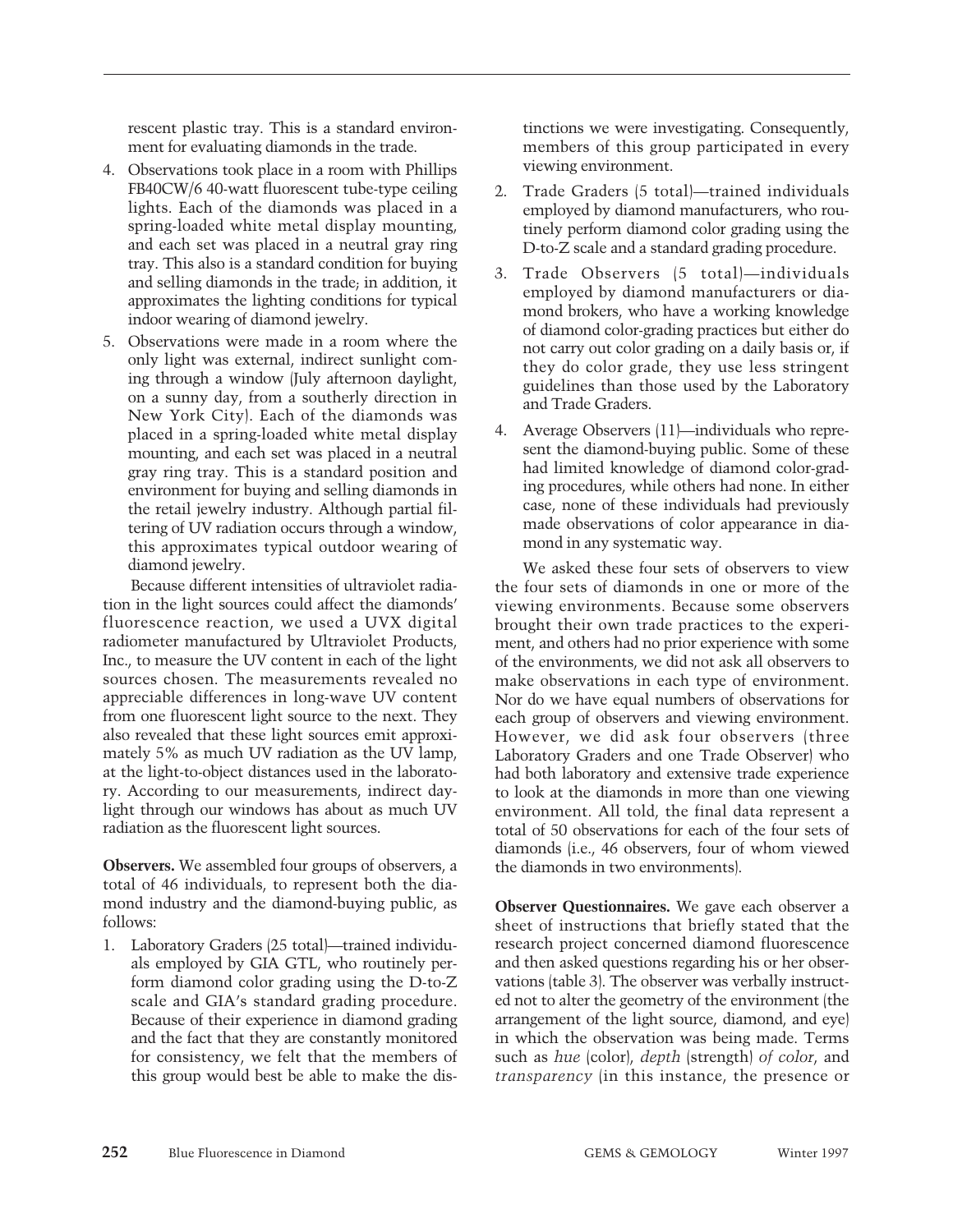





*Figure 5. Gem diamonds are viewed in various environments and positions. These range from a highly controlled grading environment (DiamondLite, upper right) through more variable environments such as the diamond bourse (at Antwerp, above left) to the more generalized environment of the retail jewelry store (lower right). DiamondLight photo by Maha DeMaggio, jewelry store photo by James Aronovsky, and bourse photo courtesy of the Diamond Bourse, Antwerp.*

absence of haziness or oiliness) were defined so that all observers were responding to the same characteristics. Our concern was to determine whether these observers could perceive any effect from fluorescence on the appearance of the diamonds (that is, more or less colored or more or less transparent) under normal lighting conditions.

We presented the diamonds to each observer one set at a time, and then asked the individual to answer the same group of questions for each set. Observers were allowed to select more than one stone as "most colored," "least colored," etc. No time limit was given to view the sets of diamonds.

### **RESULTS**

**Analysis of the Data.** Questions 1, 2, and 6 were designed to focus the observer's attention on the properties we wanted to test: color and transparency. Questions 3 and 4 provided us with quantifiable data on color that could be statistically analyzed.

The answers to question 5 were not statistically meaningful. Questions 7 and 8 provided quantifiable data for transparency.

We analyzed the combined results for all observers and all viewing environments to see whether there was an overall trend in (A) perceived strength or weakness of color in relation to fluorescence; and (B) perceived transparency in relation to fluorescence. Next, for questions 3, 4, 7, and 8 (again, see table 3), we tallied the number of observers who chose a particular diamond in response to each question. Since we had different numbers of stones in each fluorescence category (e.g., two diamonds with "strong fluorescence" in the E color set), we used a statistical normalizing technique to correct for the number of observations, so that each fluorescence category had the same chance of being considered as most colored, least colored, most transparent, or least transparent. This normalization was important because certain fluo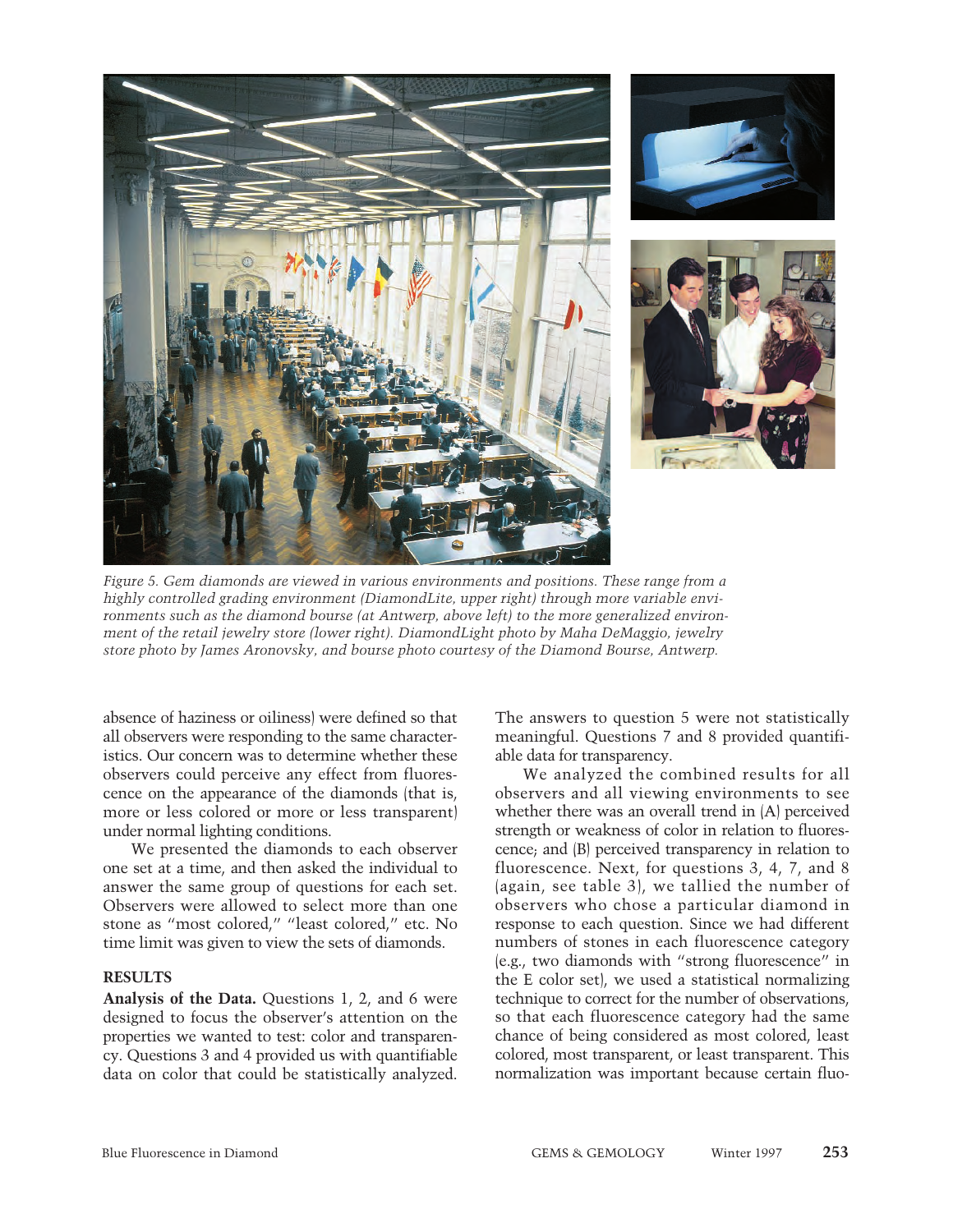rescent stones were picked more often than others of equal fluorescence strength in the same color set. We also adjusted the totals where needed to account for a single observer "splitting his or her ballot" that is, choosing more than one stone as most colored, least colored, most transparent, or least transparent. We used this corrected data set to build distributions of the number of observations versus fluorescence strength, for each question and a variety of groupings (across observer types and viewing environments).

With this analytical technique, key trends in the data can be readily discerned. These trends are best seen as bar graphs of the (normalized) number of observations for each fluorescence category. The answers to the two questions "most colored" and "least colored" (or "most transparent" and "least transparent") actually constitute *one set* of observations; that is, if a fluorescent effect exists, it should be evident in the choice of both "most color" and

|       |                                                                                                                                 |   |   | <b>TABLE 3.</b> The observer questionnaire.       |   |                                                           |  |  |
|-------|---------------------------------------------------------------------------------------------------------------------------------|---|---|---------------------------------------------------|---|-----------------------------------------------------------|--|--|
| Name: |                                                                                                                                 |   |   |                                                   |   |                                                           |  |  |
|       |                                                                                                                                 |   |   |                                                   |   |                                                           |  |  |
|       |                                                                                                                                 |   |   |                                                   |   |                                                           |  |  |
| 1.    | Do all the diamonds in this group appear to have the same<br>depth of color? (Yes No)                                           |   |   |                                                   |   |                                                           |  |  |
|       | If yes, please proceed to question 6.<br>If not, circle the corresponding letter for the one or ones<br>which appear different. |   |   |                                                   |   |                                                           |  |  |
|       | А                                                                                                                               | R | C | D                                                 | F | F                                                         |  |  |
| 2.    | Do any of the diamonds have a different hue (color)? (Yes No)<br>If yes, which one or ones?                                     |   |   |                                                   |   |                                                           |  |  |
|       | А                                                                                                                               | B | C | D                                                 | F | F                                                         |  |  |
| 3.    | Which diamond (or diamonds) has the most color?                                                                                 |   |   |                                                   |   |                                                           |  |  |
|       | А                                                                                                                               | B | C | D                                                 | F | F                                                         |  |  |
| 4.    | Which diamond (or diamonds) has the least color?                                                                                |   |   |                                                   |   |                                                           |  |  |
|       | А                                                                                                                               | B | C | n                                                 | F | F                                                         |  |  |
| 5.    | Of the diamonds that remain, are any more colored than<br>the rest? (Yes No)                                                    |   |   |                                                   |   |                                                           |  |  |
|       | If yes, which one or ones?                                                                                                      |   |   |                                                   |   |                                                           |  |  |
|       | Α                                                                                                                               | B | C | D                                                 | F | F                                                         |  |  |
| 6.    | Is there a difference in the transparency of any of these<br>diamonds? (Yes No)                                                 |   |   |                                                   |   |                                                           |  |  |
|       |                                                                                                                                 |   |   | If yes, please answer the next two questions.     |   |                                                           |  |  |
| 7.    |                                                                                                                                 |   |   |                                                   |   | Which diamond (or diamonds) appears the most transparent? |  |  |
|       | Α                                                                                                                               | B | C | D                                                 | F | F                                                         |  |  |
| 8.    | А                                                                                                                               | B | C | Which diamonds appear the least transparent?<br>D | Е | F                                                         |  |  |

"least color." To see this, the data are plotted on the same graph, with more desirable attributes (least color and most transparency) plotted above the axis, and less desirable attributes (most color and least transparency) plotted below the axis (see, e.g., figure 6). A trend is indicated when the averages for each category (above and below the axis) form a sloped line. For instance, figure 7A does not show a trend, whereas the trend in figure 8A is pronounced.

We first compared the Laboratory Grader responses to questions 3, 4, 7, and 8 to those of each of the other groups (Trade Graders, Trade Observers, and Average Observers). We found that the observations by the Trade Graders and Trade Observers showed trends similar to the observations by Laboratory Graders. However, observations by Average Observers were randomly distributed (that is, even in a color set and viewing environment where trained Laboratory Graders detected a trend in stone color or transparency, average observers did not). Therefore, the results for Average Observers were excluded from the remainder of the analysis. It is apparent that the Average Observers were not able to consistently discriminate any fluorescence-related effects in the viewing environments most similar to those in which jewelry is purchased and worn.

**Assessing the Fluorescence Effect.** Questions 1 and 6 provided a general measure of the strength of the effect fluorescence *might* have on color and transparency. Seventy-one percent of all observers (excluding Average Observers), across all environments and sets, said that stones in a given set appeared to have different depths of color. Twentynine percent reported that all the stones in a set had the same color appearance. However, when the answers for each color set were examined separately, it became evident that these results were related to color grade: 46% of the observations indicate no difference for the E-color diamonds, 41% for the Gcolor diamonds, 15% for the set with an I color grade, and 10% for K color. No difference in transparency was reported by 62% of the observers in response to question 6. This result also varied by color set, from 72% for the E set to 56% for the I set.

The data revealed a weak "fluorescence effect" in color appearance over all five viewing environments considered together (figure 6). Although responses to strongly fluorescent stones were mixed, in general, observers were more likely to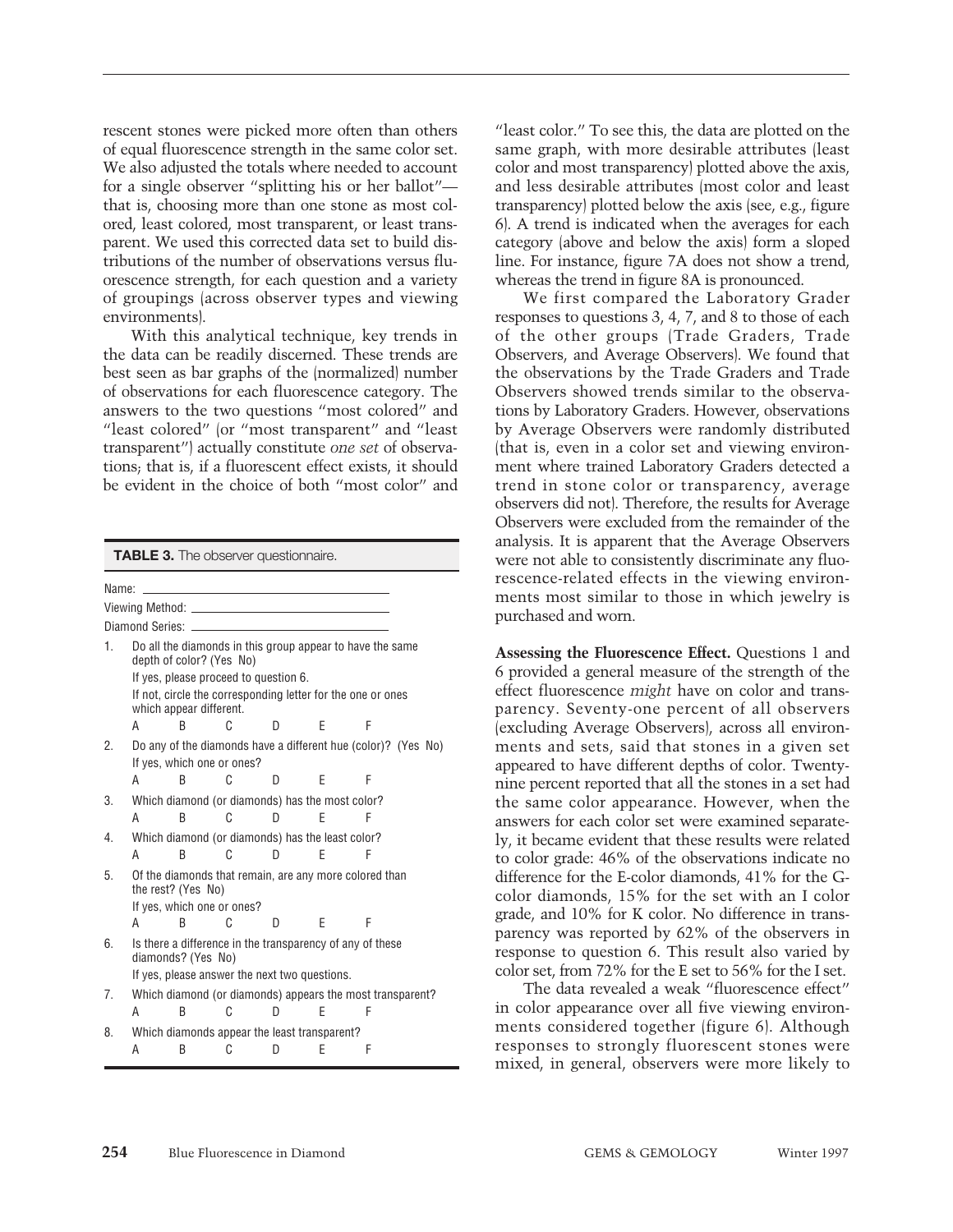choose inert and faintly fluorescent stones as "most colored" and very strongly fluorescent stones as "least colored" within each color set. For transparency, the "fluorescence effect" appears even weaker, since most observers detected no effect at all.

Because all the viewing environments were included in the above analyses, further evaluation was needed to determine whether any particular factor—viewing position, light source, and/or stone color—influenced the perceived effects of fluorescence on color and transparency.

**Viewing Position.** Observations made with similar lighting conditions, but with the stones observed table-down in environment 2 and table-up in environment 3, showed noticeably different results. Table-down yielded no trend in color with respect to increasing strength of blue fluorescence. However, table-up showed a trend of better color appearance with greater strengths of fluorescence. We then grouped the color observations for all light sources for each of the two positions, with the results shown in figures 7a and 8a. Viewed tabledown, neither the most colored nor the least colored choices show a trend with fluorescence. In the table-up position, there is a clear trend for strongly fluorescent diamonds to look less colored, and for diamonds with no to weak fluorescence to look more colored.

Across both viewing positions, most observers saw no effect of fluorescence on transparency. Half the observers saw no difference in transparency in the table-down position; the other half observed a clear trend toward lower transparency with stronger fluorescence (figure 7b). As seen in figure 8b, 71% of the observers saw no difference in transparency table-up in similar lighting, and there was no discernible trend in the observations of those who did perceive a difference.

**Light Source.** We saw no difference in the relationship between apparent color and strength of fluorescence in diamonds observed table-down in a DiamondLite unit (environment 1) as compared to fluorescent overhead illumination (environment 2). Nor did we see different relationships between color and fluorescence in stones viewed table-up with fluorescent overhead illumination as compared to external window light (environments 3, 4, and 5). In other words, there did not appear to be any difference among the light sources we used in their effect on perceived color relative to fluorescence.



*Figure 6. This bar graph illustrates the observations of color appearance in which color differences were noticed, for the various fluorescence categories across all color sets and all experienced observers. Strongly fluorescent diamonds are more likely to be considered "least colored"––that is, to have a better color appearance––in contrast to weakly fluorescent stones, which were somewhat likelier to be considered "most colored."*

By contrast, the results for transparency suggested a difference between daylight (environment 5) and artificial light (environments 1–4). Nonfluorescent and weakly fluorescent stones were reported by some observers to be more transparent table-down in artificial light (environments 1 and 2; figure 7b), but less transparent table-up in indirect sunlight (environment 5; figure 8c). Although we were not able to make any definitive conclusions because of the limited number of usable observers for the indirect sunlight environment, the preliminary correlation of greater transparency with stronger fluorescence in the table-up position merits further investigation.

**Diamond Color.** For each of the four color sets (E, G, I, and K) taken separately, we also saw no relationship between strength of fluorescence and color appearance with the diamonds viewed table-down, but we again saw a trend toward better color appearance with stronger fluorescence when the diamonds were viewed table-up, regardless of light source. It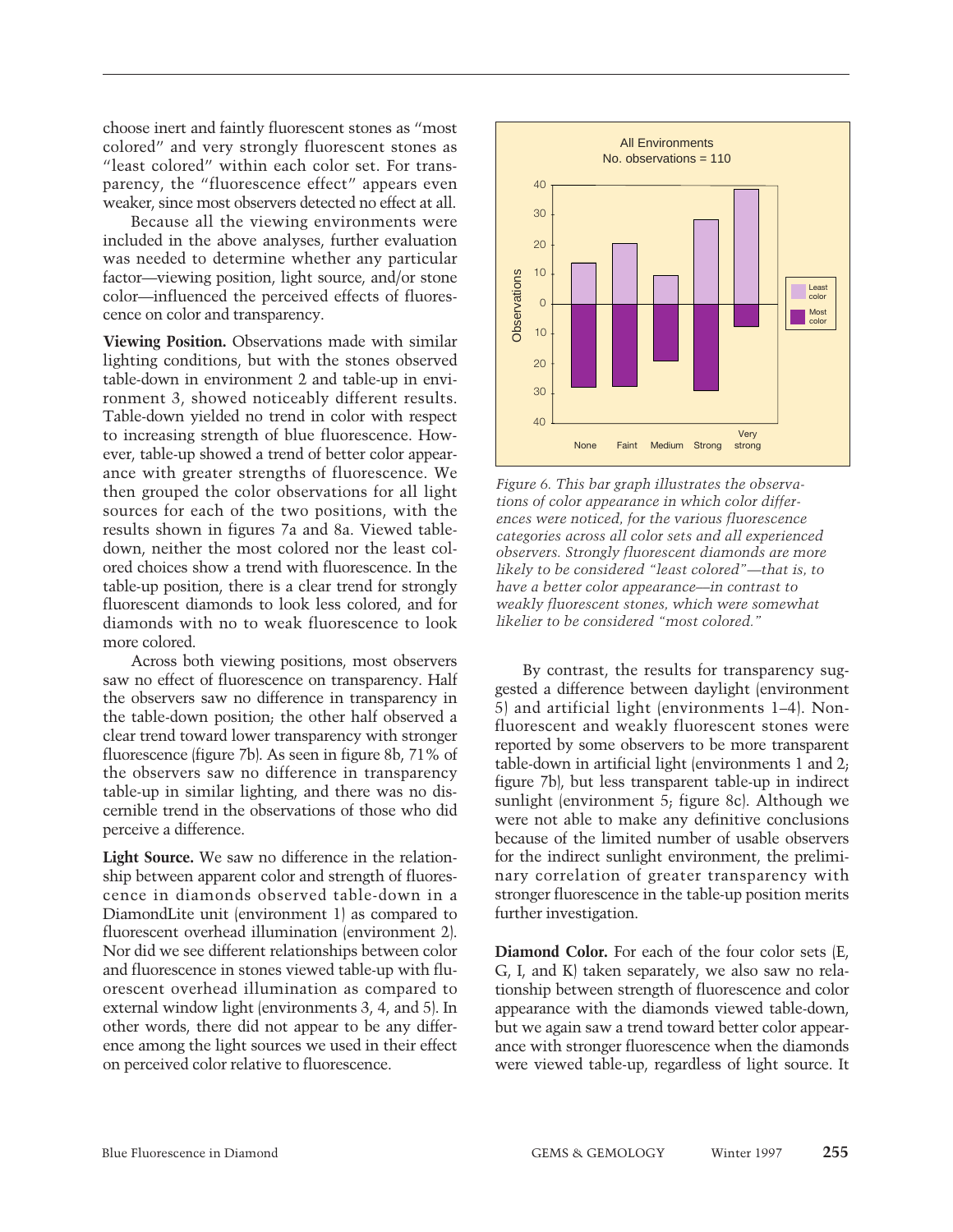

*Figure 7. These graphs show the results of the observations on the diamonds positioned table-down. (A) Although color differences were seen in most cases (across all experienced observers and color sets), as indicated by the pie chart, there is no clear trend in color appearance with strength of the fluorescence. (B) In half the cases, no differences in transparency were seen in the diamonds positioned table-down; however, the remaining observations showed a clear trend for weakly fluorescent diamonds to be considered more transparent than strongly fluorescent stones.*

appears that fluorescence had a weaker effect on table-up color appearance for the diamonds in the E and G color sets than for those in I and K. However, as there were far fewer observations for a single color set than for all sets taken together, these results are less definitive.

# **DISCUSSION**

For the observers in this study, the effect of blue fluorescence on color appearance and transparency in colorless to faint yellow diamonds was subtle. In fact, our results indicate that Average Observers could not make the fine distinctions sought in this study. Of the experienced observers, most saw an effect on color appearance, but far fewer saw any difference in transparency. Even among the experienced observers, responses varied from stone to stone. Because some highly fluorescent diamonds in a set were singled out and others were not, it is possible that other factors are affecting color appearance more strongly than fluorescence strength.

The results of this study indicate that there is a perceptible relationship between blue fluorescence and color appearance, which depends on viewing position. On average, strongly fluorescent diamonds have a better color appearance table-up, and this

effect is most noticeable at lower color grades. Most observers did not detect any differences in transparency among diamonds in a given color set. Of those who did see a difference under fluorescent lighting, it was only apparent in the table-down position. These results challenge the notion that strongly fluorescent diamonds typically have a hazy appearance.

Classic examples of fluorescent and nonfluorescent diamonds that have similar color appearance and transparency can be seen in many pieces of fine jewelry. Figure 9 shows two complete views of the diamond necklace and earrings from the cover of this issue: one view under normal lighting conditions and the other under the long-wave UV lamp. Clearly, there is a range of fluorescence strengths to the diamonds brought together in these pieces; however, there is a generally uniform overall appearance to the diamonds under normal lighting conditions.

# **CONCLUSION**

Documenting the effects of blue fluorescence on the appearance of gem diamonds is a difficult and complex process. In this study, we screened more than 1,000 polished diamonds to find 24 that fit the chosen color grades, clarity, cutting style and quality,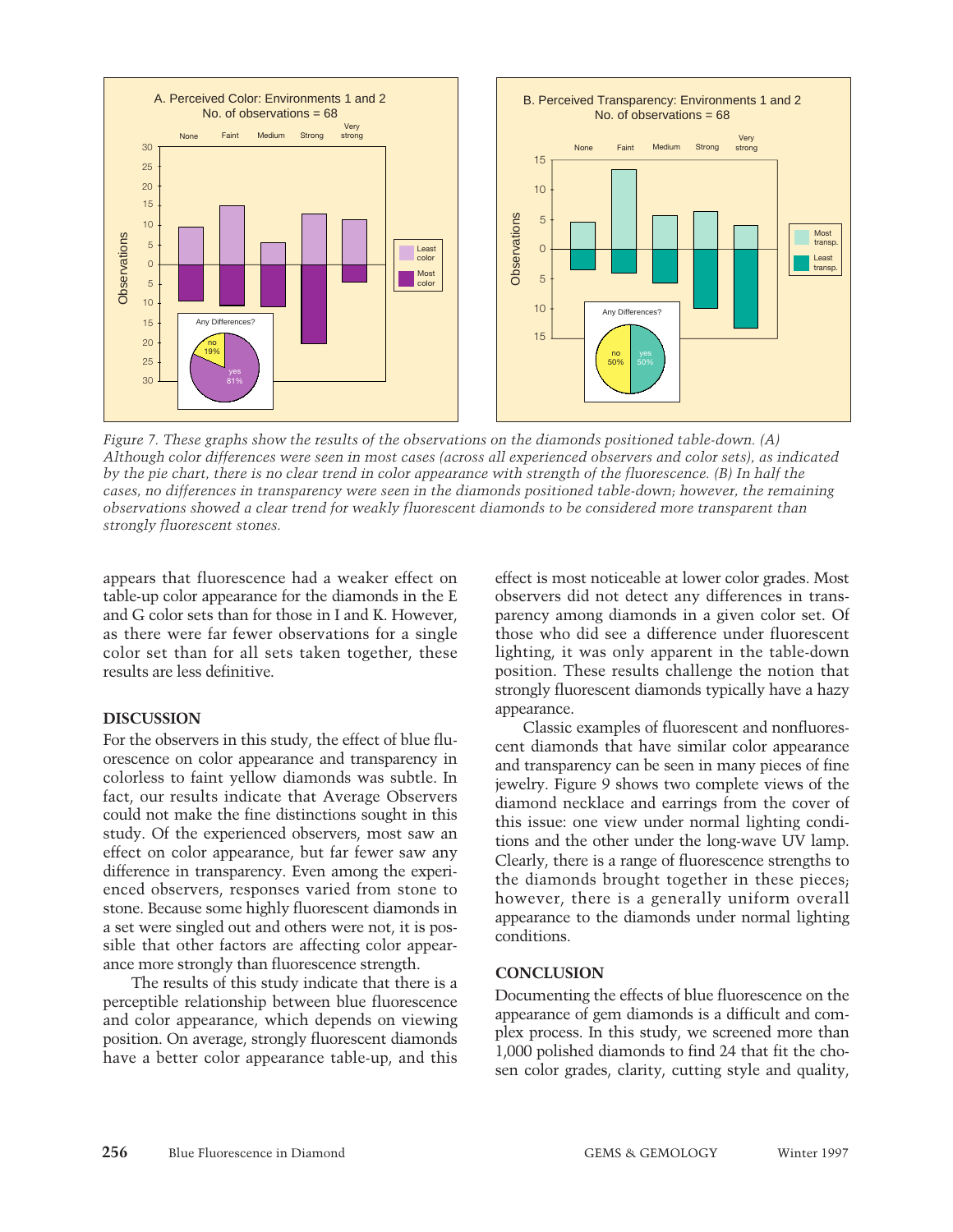





*Figure 8. The results were also graphed for observations on diamonds positioned table-up with the different types of fluorescent light and indirect sunlight. (A) Differences in color appearance were noted in all three environments; they showed a clear trend for strongly fluorescent diamonds to be considered less colored than weakly fluorescent stones. (B) In most cases, no differences in transparency were seen for diamonds positioned tableup in fluorescent light environments; for observations in which differences were noted, no trend was seen. (C) In half the observations, no differences in transparency were seen; for diamonds positioned table-up in indirect sunlight, the few observations in which differences were seen suggest that strongly fluorescent diamonds were likelier to be considered most transparent.*

and size range while representing the various strengths of fluorescence. Although yellow fluorescent diamonds and "overblues" are also of concern in the trade, such stones are so rare that we could not assemble appropriate examples to perform a comparable study. We obtained the cooperation of 46 observers from a wide variety of trade and nontrade backgrounds. One interesting aspect of this study was that the nontrade observers could not make meaningful distinctions. For this group, which would be considered most representative of the jewelry-buying public, fluorescence had no overall effect on color appearance or transparency.

For the experienced observers, we found that, in general, the strength of fluorescence had no widely perceptible effect on the color appearance of diamonds viewed table-down (as is typical in laboratory and trade grading). In the table-up position (as is commonly encountered in jewelry), diamonds described as strongly or very strongly fluorescent were, on average, reported as having a better color appearance than less fluorescent stones. In this study, blue fluorescence was found to have even less effect on transparency. These observations confirm GIA GTL's experience grading millions of diamonds over the decades.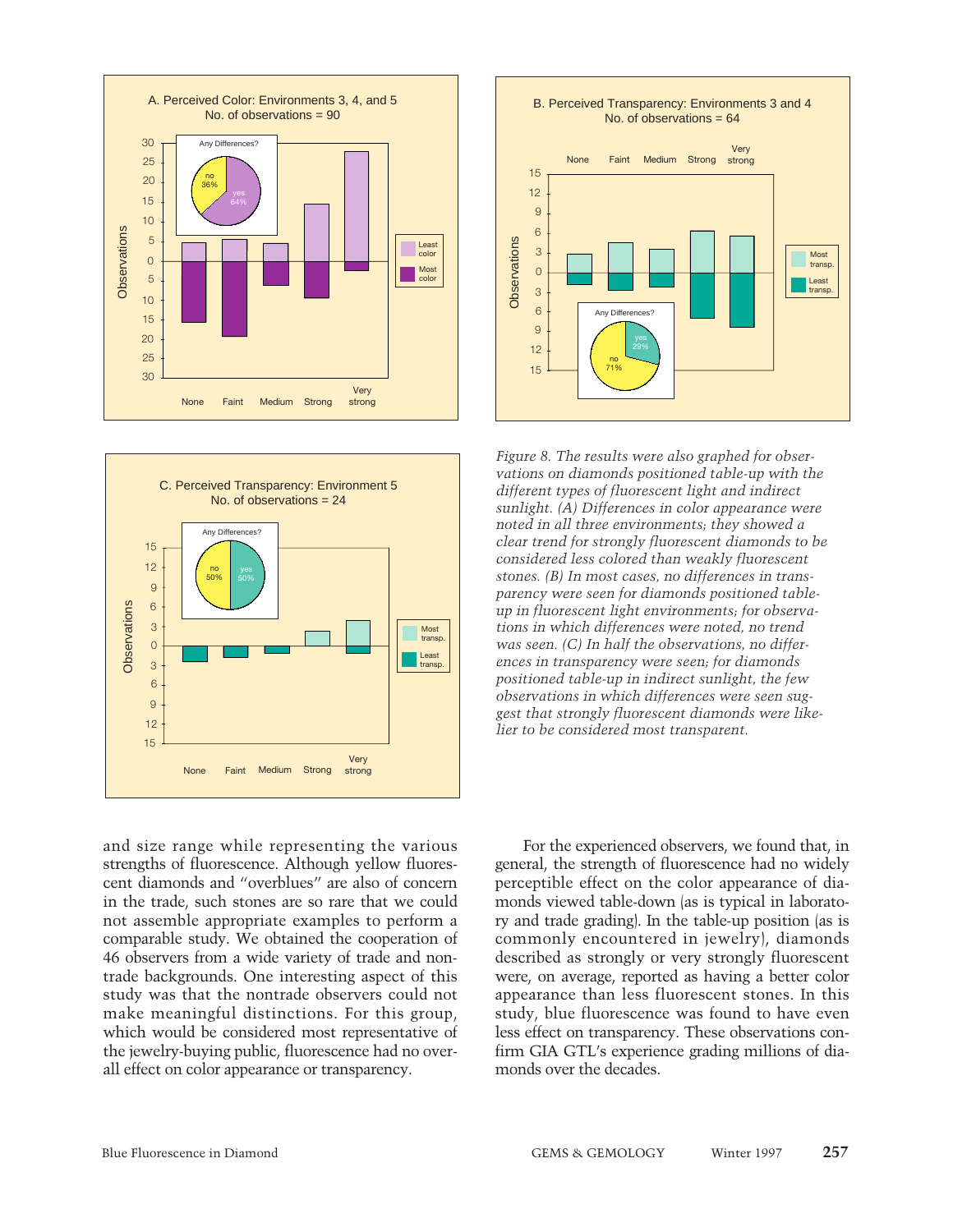

*Figure 9. The necklace and earrings reproduced on the cover of this issue of Gems & Gemology are seen here in their entirety under normal lighting conditions (left) and under the long-wave UV lamp (right). Quite often, diamonds in a range of fluorescent strengths and colors are placed next to inert diamonds, yet the piece maintains a uniform overall appearance under normal lighting conditions. The diamonds in the necklace weigh a total of 132 ct; the diamonds in the earrings weigh 23 ct, with the two large pear shapes 3.04 and 3.20 ct. Jewelry courtesy of Harry Winston, Inc.; photos by Harold & Erica Van Pelt.*

Although we identified general tendencies across all diamonds and experienced observers, we also identified apparent variations in fluorescence effect for different color sets. For instance, the effect of fluorescence on color was most noticeable in the lower (I and K) colors, although in the marketplace the influence on price is greater in the higher (D through H) colors.

Unlike the notion held by many in the trade,

*Acknowledgments: At the GIA Gem Trade Laboratory, Michael R. Clary and Joshua Cohn coordinated and administered the visual observation experiments, and Mark Van Daele assisted with the light source analysis. Scott Hemphill, a consultant in Lexington, Massachusetts, extracted the statistics on large numbers of fluorescent diamonds from the GIA Gem Trade Laboratory database. Shane Elen of GIA Research helped characterize some of the diamonds. The following firms kindly loaned diamonds for the*

fluorescent diamonds are not as prevalent as nonfluorescent stones, as the GIA Gem Trade Laboratory sample data for more than 26,000 diamonds showed. The present study also challenges the trade perception that fluorescence usually has a negative effect on better-color diamonds. Our results show that the diamond industry would be better served by considering each individual diamond on its own visual merits.

*observation experiments: T. Gluck & Co., Good Fine Diamond Corp., Gregric Diamond Co., Lazare Kaplan International., L.I.D. Ltd., E. Schreiber Inc., and United Gemdiam. Dr. Emmanuel Fritsch, professor of physics at the University of Nantes in Nantes, France, contributed useful suggestions during the early formation of this research.* 

*GIA thanks Hasenfeld-Stein, Inc. for financial support of this research project and for loaning diamonds for the observation experiments.*